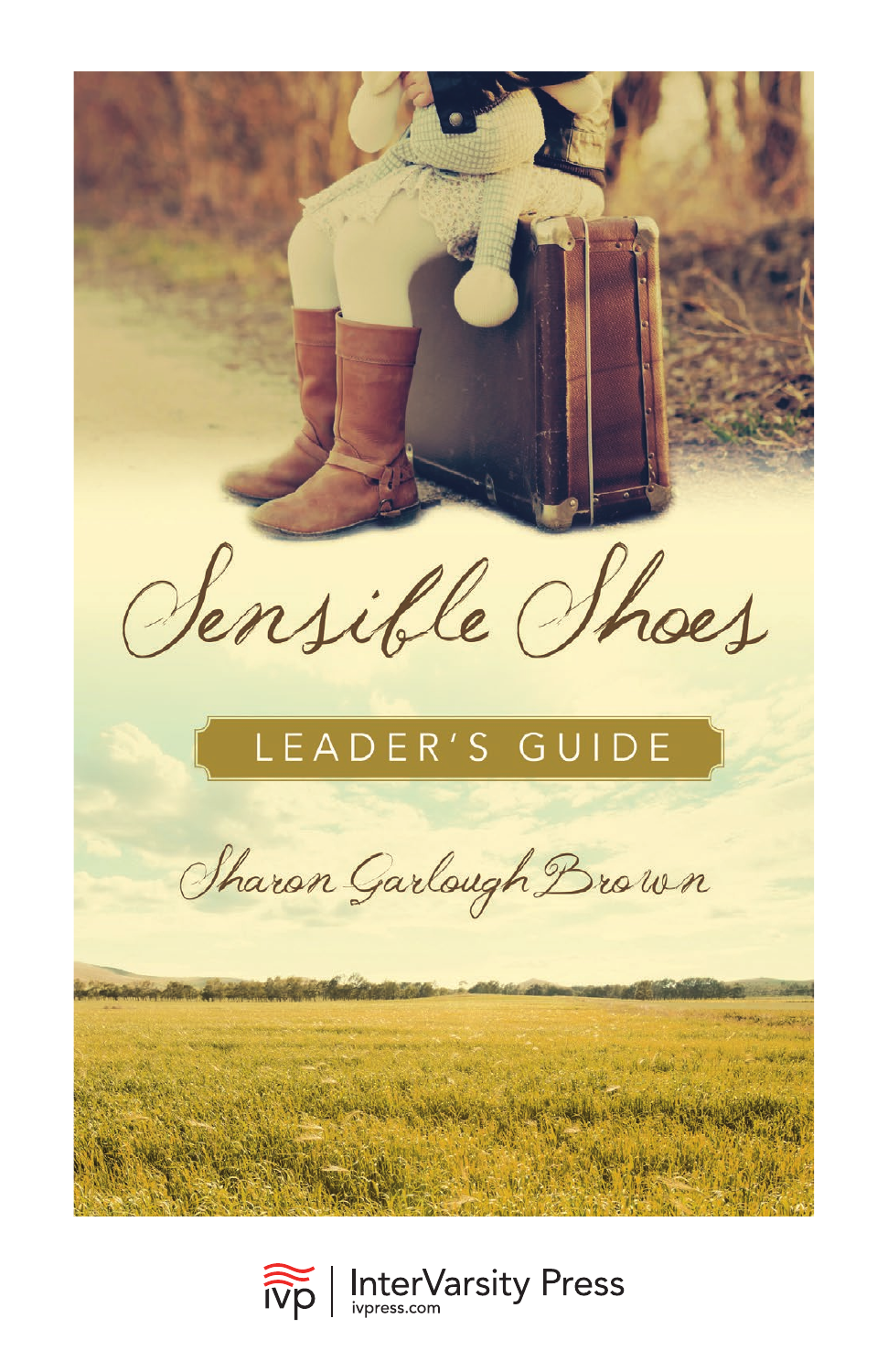Taken from *Sensible Shoes Leader's Guide* by Sharon Garlough Brown. Copyright © 2021 by Sharon Garlough Brown. Published by InterVarsity Press, Downers Grove, IL. [www.ivpress.com.](https://www.ivpress.com)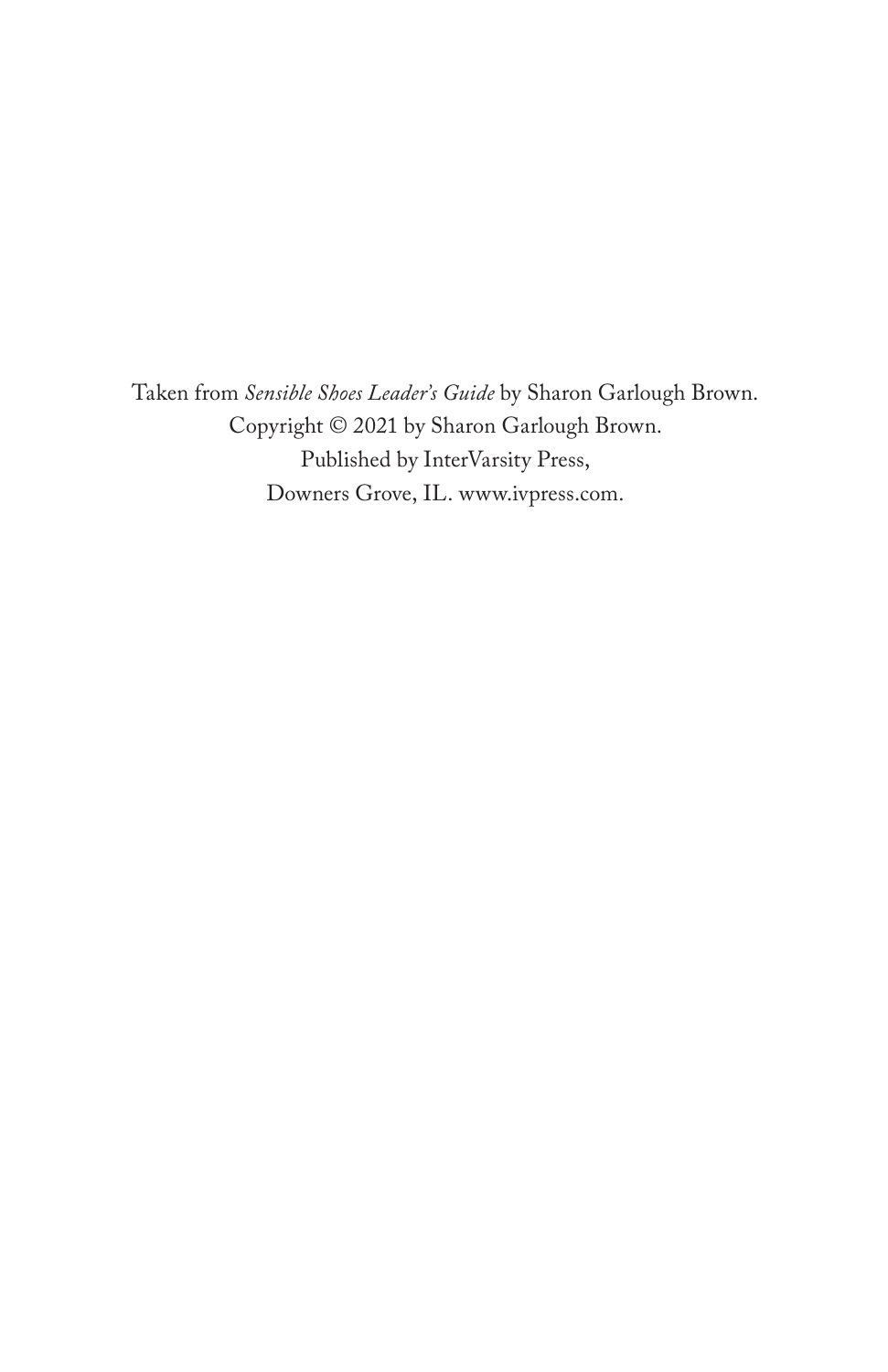# LEADER'S NOTES ON EACH SESSION

Week One

### Behind-the-Scenes View

When I started writing my manuscript in 2008, I knew there would be four characters who would meet at a retreat center, but I knew nothing else about them. So I asked the Lord to help me see one thing that had happened to each woman when she was a little girl so I could understand where she was stuck or struggling as an adult. As I prayed, images and scenes emerged: Meg hunting for the bells, Hannah concealing her sorrow over her "fixed" teddy bear, Mara being picked last for a team, and Charissa not getting the highest score on a math test. (Charissa's flashback would eventually be moved to a later chapter in the book.)

The cover of *Sensible Shoes* reflects the importance of childhood experiences in shaping and forming us. I gaze at the top photo and wonder, *Who is the little girl sitting on the suitcase? Where has she come from and where is she going? And is anyone traveling with her?*

As a contrast to the solitary journey of the child, the bottom photo represents the invitation to community and depicts hope as we travel together. None of the characters is physically portrayed by the women in the photo. (Readers are often confused about this and try to figure out who's who.) But note how the woman on the far left lags a few steps behind, while the woman to her right extends her hand to urge her forward. Those women could be any of the characters at any stage of their journey. They could be us as well. Along the journey we will experience reluctance and hope—sometimes simultaneously!

### Exploring the Leadership Landscape

Because of her professional training and ministry experience, Hannah is likely to become the default leader of the group of four. She is also the one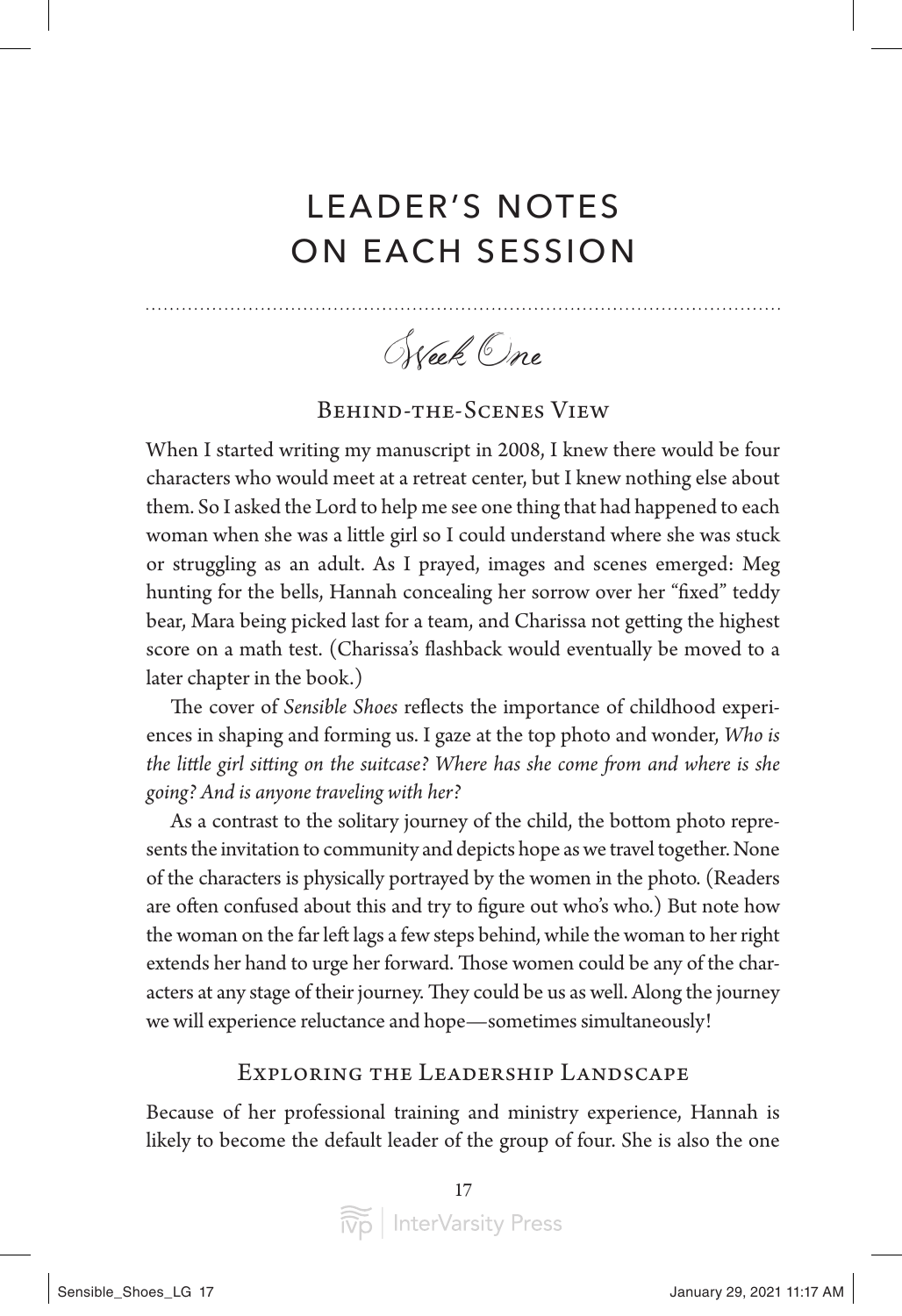most likely to hide. Her role of leadership is protective for her, part of a wellconstructed defense mechanism that keeps her from revealing her own heart. Though Hannah is never one to dominate conversation in a group, she is skilled at offering just enough personal information to make others feel as if they've connected with her. She often deflects attention away from herself by inviting others to come out from hiding to reveal intimate details about their own lives. She has finely honed skills of manipulation.

- \* Do you identify with Hannah in any of these ways? If so, these aren't issues to be resolved before you begin your leadership (or an opportunity for self-condemnation). Just be aware of any similar inner dynamics. If you don't already have a spiritual director, mentor, or trustworthy friend, ask God to lead you toward someone who can provide confidential support for you as you lead.
- \* Prayerfully discern what your role is in the group. Are you a co-participant, freely sharing insights from your own prayerful engagement with the content? Or are you primarily a moderator, helping to keep the group on track, gently redirecting conversation when necessary, and encouraging members to participate? Or perhaps somewhere in the middle? Your role may evolve during the study as the group becomes more comfortable and grows in trust. But you might want to share honestly at the beginning what you expect your role to be.
- \* Regardless of how deeply you will share from your own personal experience, remember that God invites you to a sacred journey as well. As you write your RSVP for the journey, focus on God's call to you as a leader. How are you feeling about his call? What are your hopes, fears, longings, or hesitations? Speak honestly with God about these things.

## NAVIGATIONAL TIPS

\* As part of your welcome to the group, read the "Note from Sharon" on page 10 of the *Study Guide*. Return to this note frequently as a reminder, since this way of being together may be different than what people have experienced before. You might also mention that we don't have to use words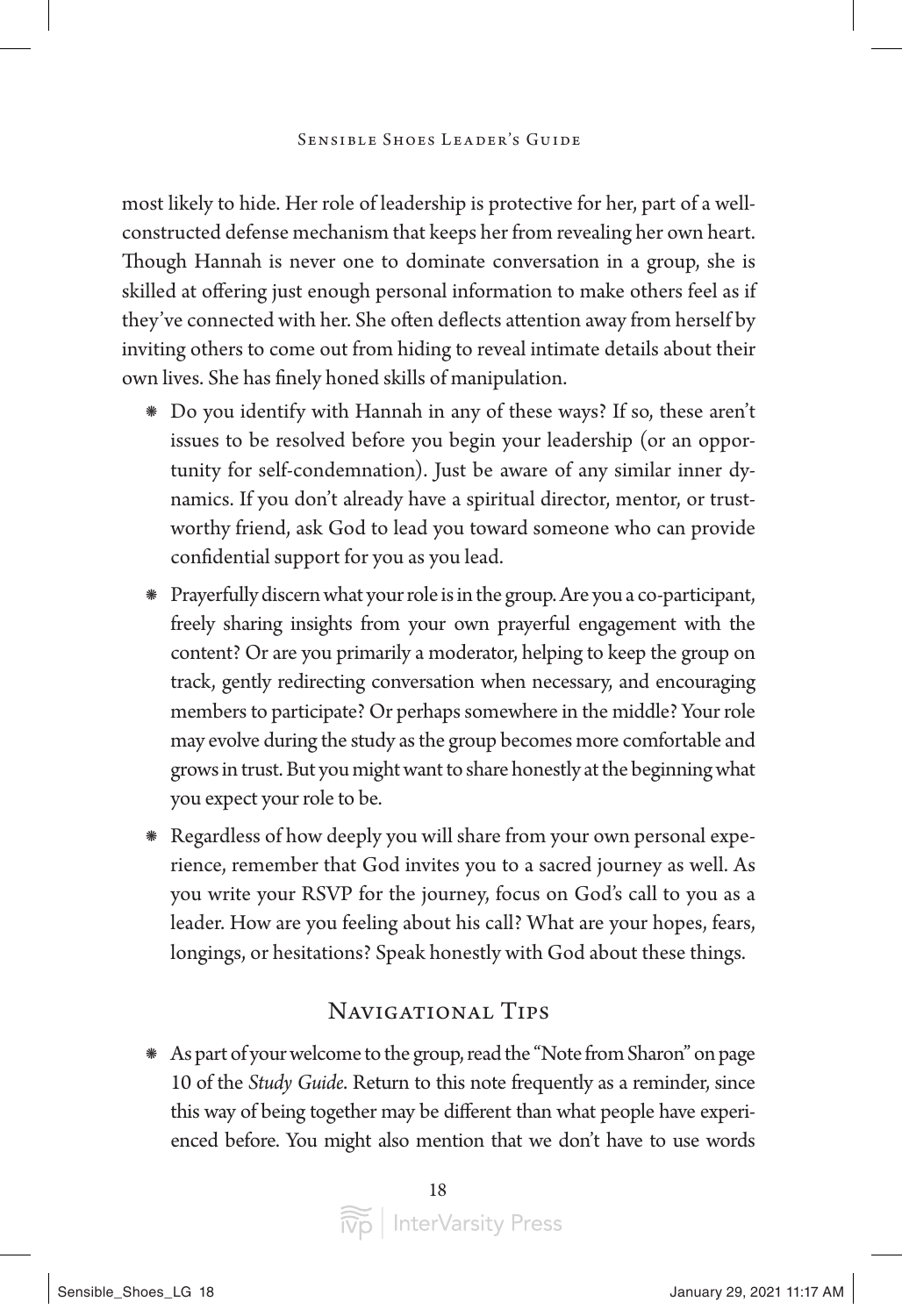to communicate judgment, rejection, and condemnation. Remember: Charissa speaks fluent eyebrow and can quickly shame someone with facial expressions and body language.

- \* If your group hasn't been together before, you might want to do an additional icebreaker after you ask each person to share a hope for the study (*Study Guide*, p. 10). Gather some props that represent the characters in chapter one: bell (Meg), pruning shears (Hannah), book (Charissa), baseball glove or other sports item (Mara). Have a brief conversation about what each of the items reveals about who the women are. This can provide a good segue into the Scripture reading and questions about the characters.
- \* Let the characters do the heavy lifting for getting conversations started, especially in your first few sessions. When we can see the issues they're struggling with, we might more easily move into self-disclosure and discover solidarity. It's a gift when we hear someone else's story and realize, "You too? I thought I was the only one!"

Week Two

#### Behind-the-Scenes View

While none of the characters are based on real people, each of them received different parts of me. Meg received my sensitivity and some of my fears. Hannah received my overdeveloped sense of responsibility and the compulsion to define myself by my productivity and usefulness. Charissa received my perfectionism and some of my socially acceptable idols, including the pursuit of honor, esteem, and high achievement. And Mara received my childhood wound of always being the last one picked for an athletic team.

I often hear from readers who say, "I saw myself in each of the characters but especially in [fill in the blank.]" Throughout the study, remind your group members that seeing ourselves more clearly is meant to be a gift of grace in our lives, not a source of embarrassment or shame. We are all in process, and